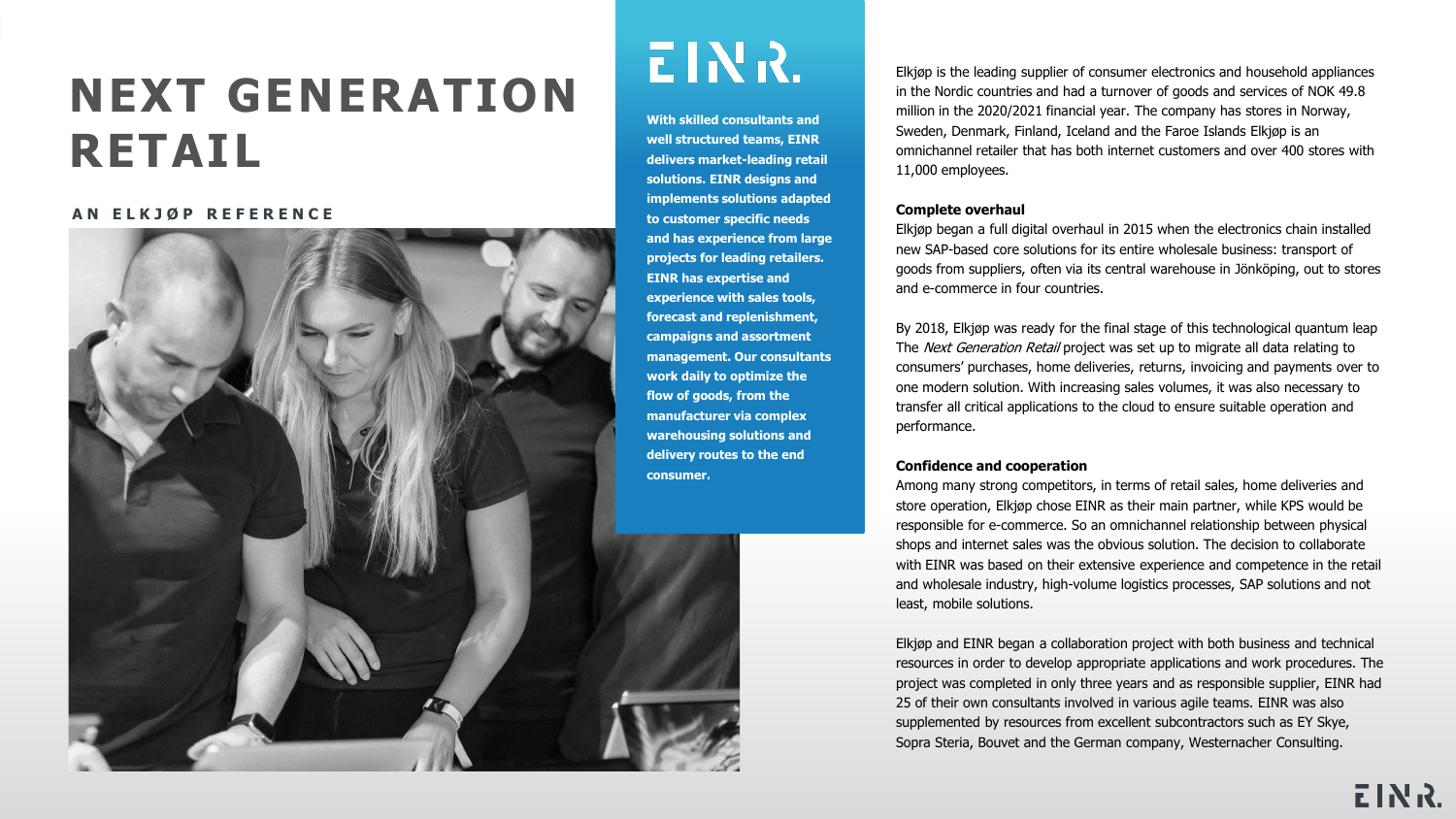The project was undertaken using agile methodology as solutions were continuously adapted to quickly changing requirements and market trends. Throughout the project, a lot of effort was put into ensuring effective change management and communication, by both Elkjøp and EINR. Both partners are convinced that this has contributed to the success of the project.

#### **The figures speak for themselves**

Together, Elkjøp and EINR have achieved the contractual targets set for both quality and cost. This is extremely satisfactory, especially because the rollout during the pandemic was carried out in four countries, with limited opportunities for physical meetings.

Store applications have been adopted by our 11,000 employees in four countries, plus many thousands of employees in our franchises. In the same year as the rollout took place according to plan, Elkjøp exceeded the milestone of NOK 50 billion in retail revenue. During Black Week 2021, almost 100 orders per second were registered from shops and up to 150 orders per second from e-commerce, which was a definite increase from the previous year. This is evidence of the robust solutions scaled to handle Elkjøp's increased volumes.

#### **The future**

Elkjøp wishes to innovate continually and will continue to develop new products and services. Among other things, the company has plans to become a leader within sustainability and the circular economy, which will encourage new IT solutions at a high tempo. The same rate of development is expected within the development of seamless consumer journeys across sales channels. Elkjøp will also continue to deliver goods more quickly to customers and offer more services in home delivery.

## **Underneath the hood**

The following IT solutions have been established or developed through Next Generation Retail:

- **SAP ERP HANA**
- SAP CAR HANA (Customer Activity Repository)
- SAP Transportation Management & SAP Event Management
- SAP Extended Warehouse Management
- Neptune DXP for the development of mobile sales and operational solutions for stores and home deliveries
- **•** Point of Sales by EINR (POSBE), a standard cloud-based POS solution from EINR software
- Azure micro-services (developed by ITDS; Elkjøp's R&D department)

All solutions are cloud-based and sales solutions are operated in a scalable Kubernetes cluster network.



**Marianne Gade Gørbitz, Chief Information Officer, Elkjøp Nordic IT:** «EINR has played a central role in Next Generation Retail. They have ensured the success of the project in close collaboration with our own qualified personnel in both IT and business side. Elkjøp Nordic will also have EINR as a strategic partner moving forward and continue this close and innovative collaboration»

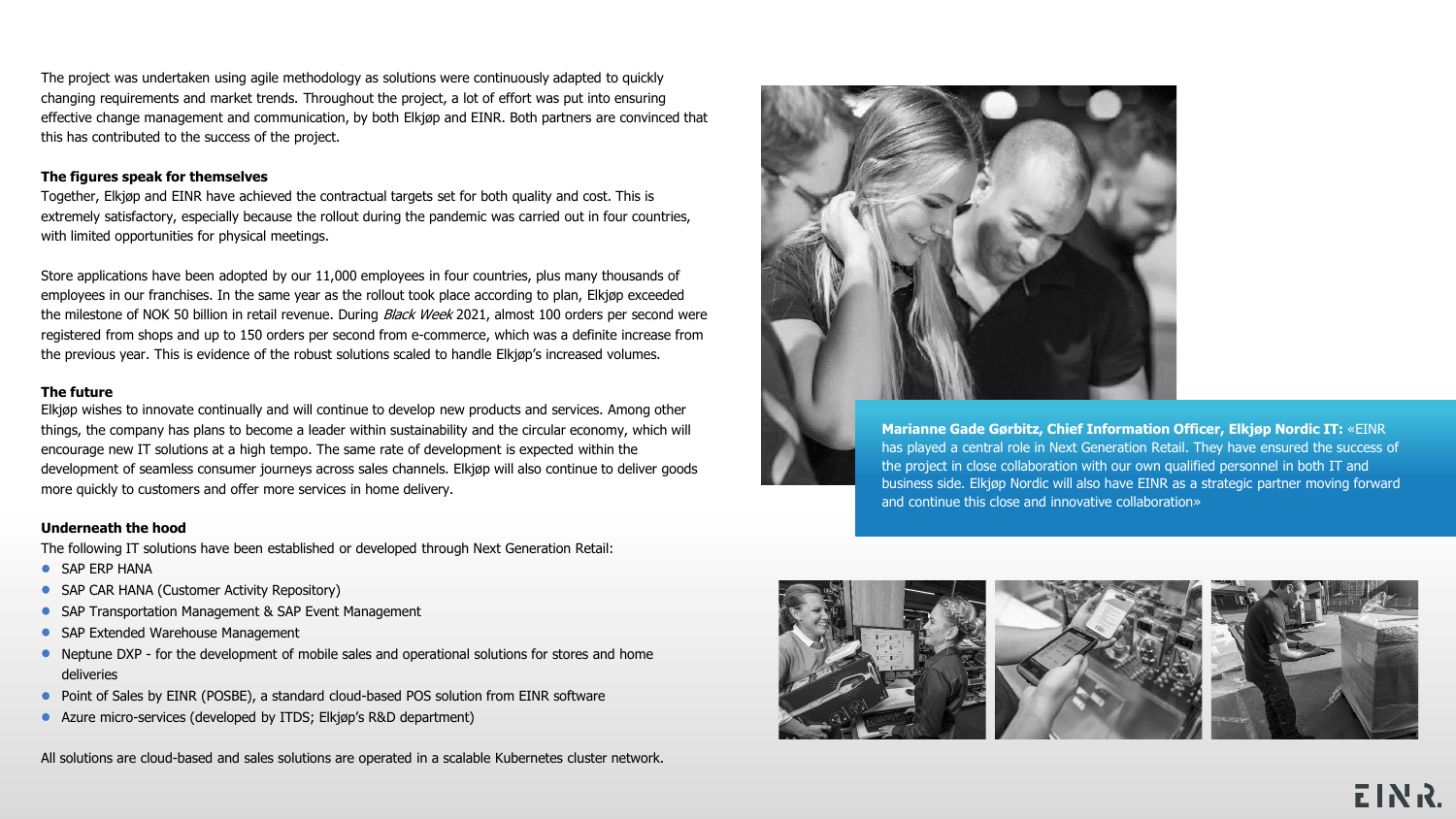# **GROUNDBREAKING APP FOR STORE SALES**

Elkjøp has perfected their sales app over 30 years and always maintained a continually high standard. However, ageing technology, lack of access to cloud solutions and an increasing need for change and development meant that major changes were necessary. E-commerce has an increasing share of Elkjøp's turnover, although around 80% of sales are still in-store.

## **Defined roles**

In collaboration with Elkjøp, EINR developed an agile team to develop a new sales application. Elkjøp had the role as product owner, and contributed with prioritisation, design, testing and user training. EINR lead the development work and ensures integration with associated services and applications.

One of the solution requirements was that it should work both on PC and mobile phones The cloudbased sales application is based on APIs from a number of core systems and Microsoft Azure microservices. The APIs collect information about the customer, products, prices, stock, sales orders, goods deliveries and invoices. This collects all the information the sales person needs to be able to give the customer effective sales support and all data on customers, products and services are stored in one place - the cloud.

# **Time matters**

It is worth noting that it only took a year for the team to launch the first version of this complex application that supports the sale of general electrical products as well as more advanced transactions such as complete kitchens, home deliveries, subscriptions, insurance, service and installations and digital products.

The project team has prioritised the *customer journey* and have built intuitive solutions that require minimal training. This is important because Elkjøp has 11,000 users in four countries with some natural turnover and with extensive use of students and other part-time staff at weekend and holidays.

Elkjøp has chosen EINR's cloud-based POSBE cash solution for cash sales in its warehouse. POSBE is a subscription solution built using the *API-first* principle. This means that it can be adapted to suit new circumstances and is therefore a perfect fit with Elkjøp's solution architecture. In Norway and Sweden it is also a requirement to have such a solution certified.

**Sebastian Andersson, Product Owner, Sales Applications:** «EINR was the driving force throughout the entire project. The team developed innovative and robust solutions in noticeably short time. EINR understood our requirements and quickly translated these into good solutions. This was vital for us to be able to achieve our incredible ambitious target. Elkjøp had an excellent relationship with the EINR team through all phases of the project and we look forward to developing more innovative projects together.»

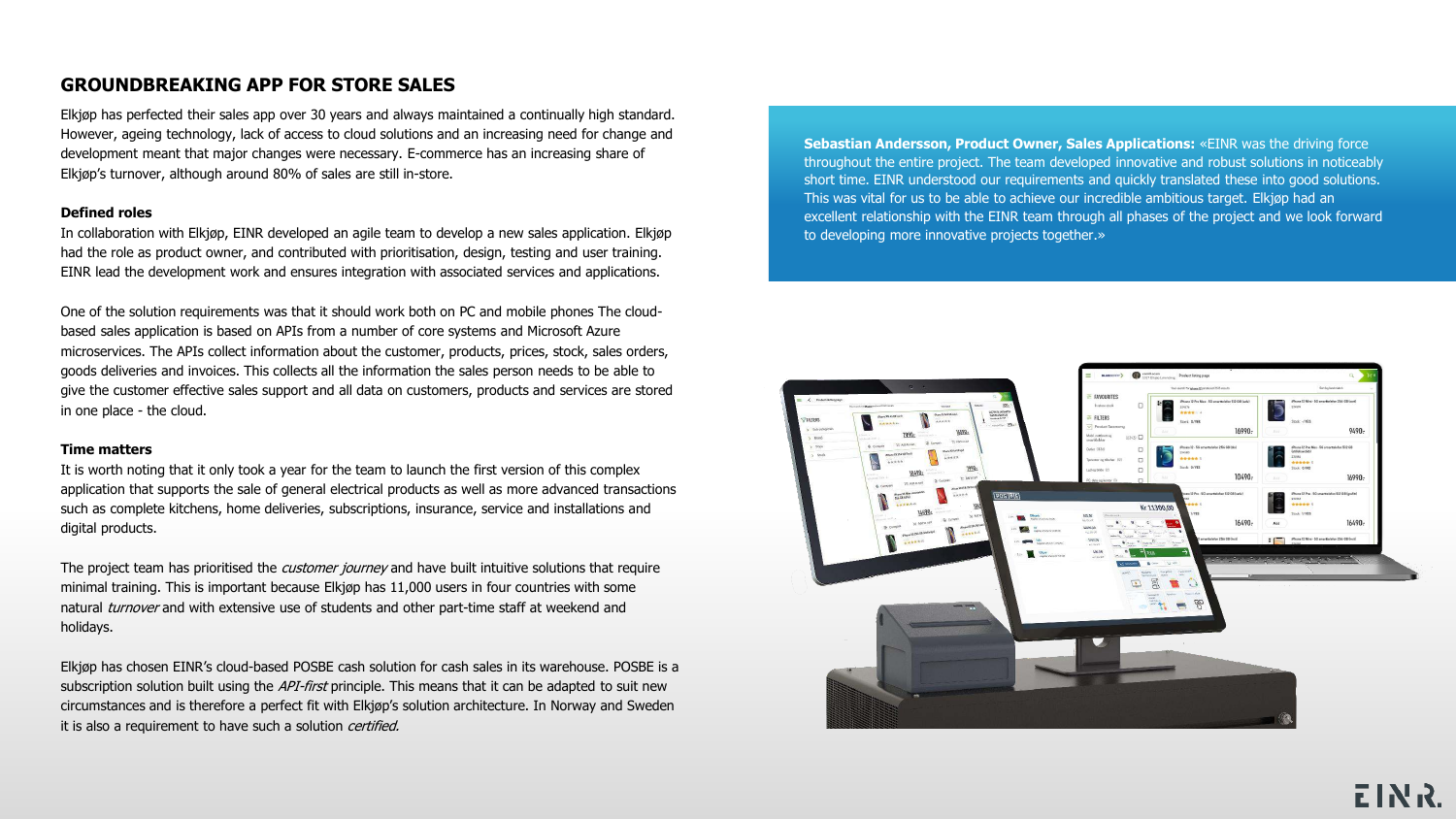

**Espen Marthinsen, Supply Chain Director:** «Effective home delivery is a decisive competitive factor for Elkjøp. It's a complex process that requires sophisticated IT solutions. In collaboration with excellent subcontractors, EINR has delivered advanced planning tools as well as innovative mobile applications for the operation of Elkjøp's transit warehouse in four countries. The team has worked well across different cultures and created a solid basis for the further development and harmonisation of processes. EINR's consultants are well-qualified and very easy to work with and they will also be key partners in the future.»



# **HOME DELIVERIES BEAR A HEAVY BURDEN**

Omnichannel retailers such as Elkjøp are completely dependent on effective home deliveries. When home deliveries went through the roof during the pandemic, Elkjøp needed more automated planning of routes and vans. It also meant being more dependent on the skills of individual employees.

Effective package tracing was also a definite requirement to ensure customers received their goods in time. And finally, better control of freight costs was important when choosing the right carriers and to be able to competitive with freight costs.

## **Complex processes**

Transport planning and optimisation are complex processes carried out by a few expert users in each country. This means that the project team is manned by experienced Elkjøp resources on the business side who are able to prepare the ground for development of the technological solutions.

Elkjøp and EINR established a project team with members from all four countries and have worked hard to harmonise processes and solutions across national borders where there previously were significant differences. This is vital so that future development and optimisation can be carried out just once and with a solution common to all.

## **New opportunities**

After the great transfer to new systems has been completed, Elkjøp and EINR will continue their collaboration for greater harmonisation, optimisation and identification of opportunities. There are also concrete plans for new supply chains, in order to further reduce home delivery lead times and increase services.

#### **Good results**

The results show that Elkjøp has achieved a more effective planning process and has been able to move resources to other tasks. In addition, there has been a decrease in broken agreements with customers.

Improved package tracing has also made dealing with errors more effective as well as it being easier to take the lead in communication with customers. Finally, transparent freight costs have formed the basis for negotiating better conditions with carriers and identify cost drivers.